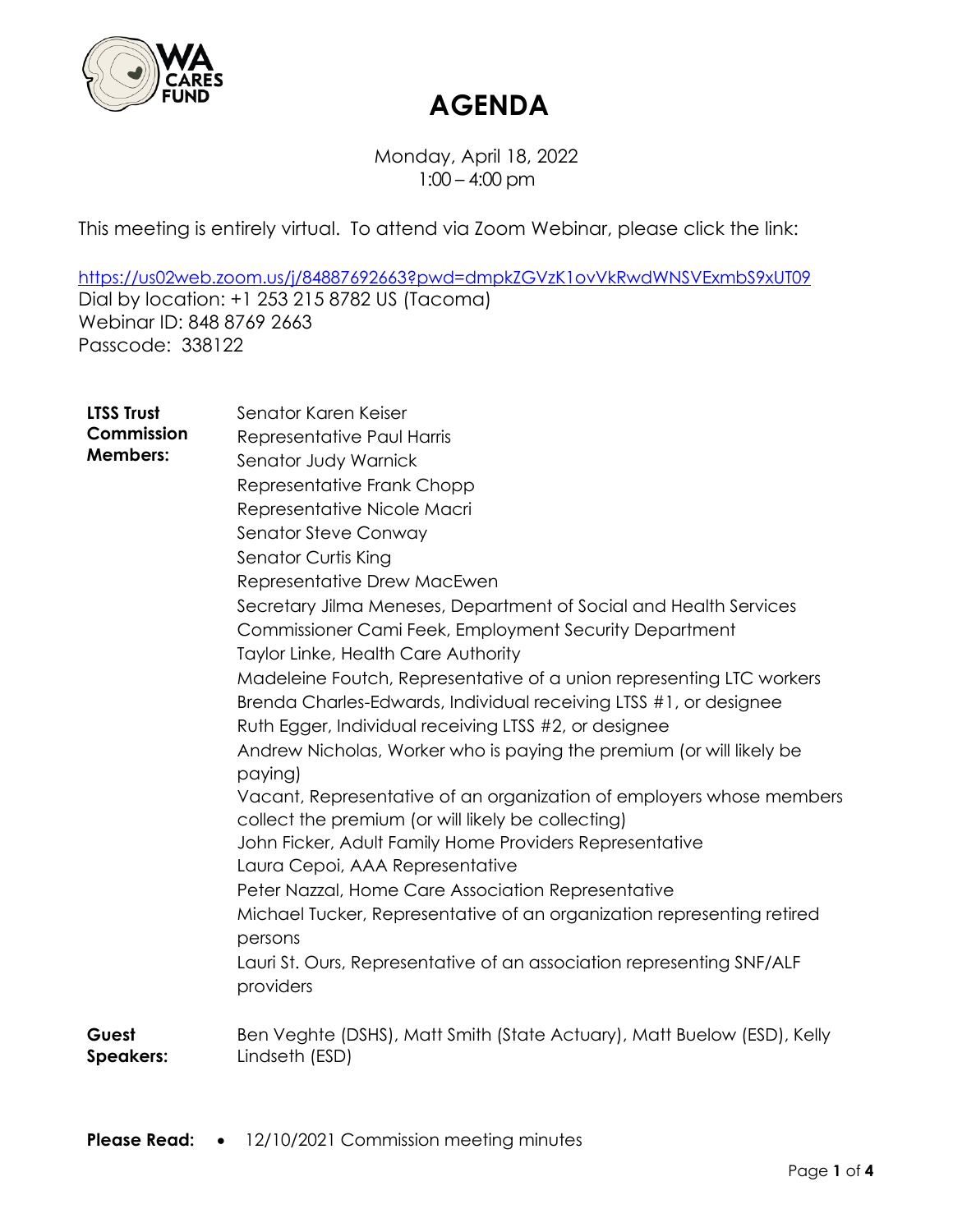

#### **Meeting Goals:**

- 1. Approve 12/10/21 Commission meeting minutes
- 2. Receive update on 2022 WA Cares Fund legislation
- 3. Review Commission recommendation topics for this year
- 4. Receive update from Supplemental Private LTC Insurance workgroup
- 5. Receive update from ESD on employer premium collections, selfemployed opt-in, and wage reporting
- 6. Receive update on OSA's planned work for the year
- 7. Provide input on agenda for June Commission meeting

| <b>Time</b>                                       | <b>Topic</b>                                                                                                      | <b>Commission</b><br><b>Action</b>                                         | <b>Lead</b>                                                           |
|---------------------------------------------------|-------------------------------------------------------------------------------------------------------------------|----------------------------------------------------------------------------|-----------------------------------------------------------------------|
| $12:45 - 1:00$<br>15 minutes<br>before<br>meeting | Technology Check and e-Coffee                                                                                     | Virtual meeting<br>will be open for all<br>panelists. Test<br>audio/video. | Secretary<br>Meneses,<br>Porsche<br>Everson, and<br><b>DSHS</b> staff |
| $1:00 - 1:15$<br>15 minutes                       | Welcome and call to order<br><b>Meeting Goals</b>                                                                 |                                                                            | Secretary<br>Meneses                                                  |
| $1:15 - 1:20$<br>5 minutes                        | Consent Agenda<br>1. Minutes from 12/10/2021                                                                      | Approve consent<br>agenda.                                                 | Secretary<br>Meneses                                                  |
| $1:20 - 1:35$<br>15 minutes                       | <b>New Business</b><br>1. 2022 WA Cares Fund<br>legislation                                                       | Receive Update                                                             | Ben Veghte,<br><b>DSHS</b><br>Matt Buelow,<br><b>ESD</b>              |
| $1:35 - 1:50$<br>15 minutes                       | <b>New Business</b><br>2. Commission recommendation<br>topics for this year                                       | Provide feedback                                                           | Ben Veghte,<br><b>DSHS</b><br>Secretary<br>Meneses                    |
| $1:50 - 2:05$<br>15 minutes                       | <b>Old Business</b><br>1. Supplemental Private LTC<br>Insurance Workgroup                                         | Receive update                                                             | Ben Veghte,<br><b>DSHS</b>                                            |
| $2:05 - 2:20$<br>15 minutes                       | Old Business<br>2. ESD update on employer<br>premium collections, self-<br>employed opt-in, and wage<br>reporting | Receive Update                                                             | Kelly<br>Lindseth,<br><b>ESD</b>                                      |
| $2:20 - 2:30$                                     | <b>Break</b>                                                                                                      |                                                                            |                                                                       |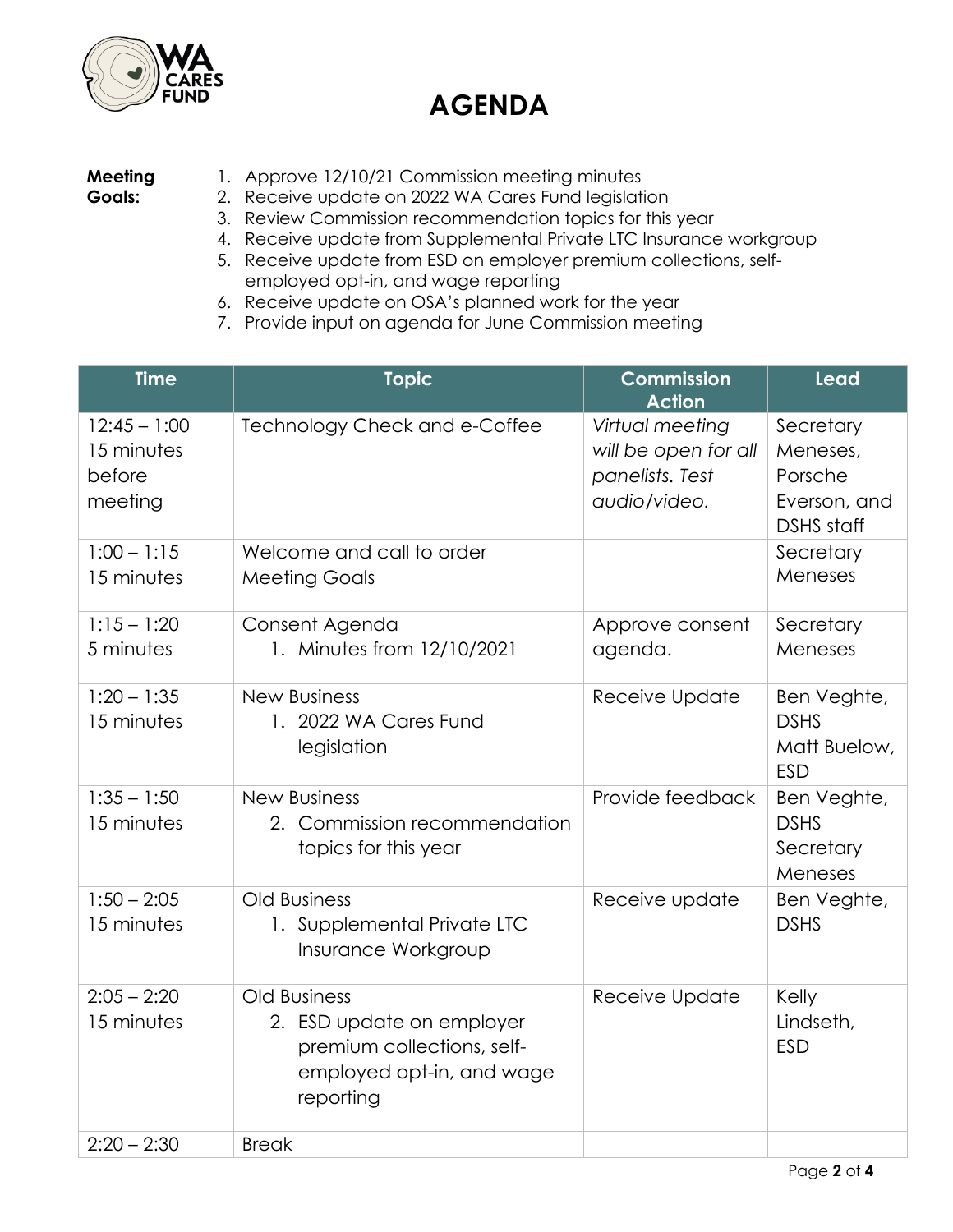

| <b>Time</b>                                               | <b>Topic</b>                                                                                                                                                                                                                                                                                                           | <b>Commission</b><br><b>Action</b> | Lead                      |
|-----------------------------------------------------------|------------------------------------------------------------------------------------------------------------------------------------------------------------------------------------------------------------------------------------------------------------------------------------------------------------------------|------------------------------------|---------------------------|
| 10 minutes                                                |                                                                                                                                                                                                                                                                                                                        |                                    |                           |
| $2:30 - 2:40$<br>10 minutes                               | <b>Old Business</b><br>OSA update<br>3.                                                                                                                                                                                                                                                                                | Receive update                     | Matt Smith,<br><b>OSA</b> |
| $2:40 - 3:00$<br>5 min setup<br>15 minutes for<br>comment | <b>Public Comment</b>                                                                                                                                                                                                                                                                                                  | Receive public<br>comment          | Porsche<br>Everson        |
| $3:00 - 3:30$<br>30 minutes                               | Set Agenda for next meeting<br>Update from Supplemental<br>Private LTC Insurance<br>workgroup<br>Update on Investment Plan<br><b>Shared Savings Waiver</b><br>concept paper<br>Outreach and education<br>$\bullet$<br>update<br>OPMA training/refresher<br>Wrap-up<br>Action items review<br>Special thanks<br>Adjourn | Provide input                      | Secretary<br>Meneses      |